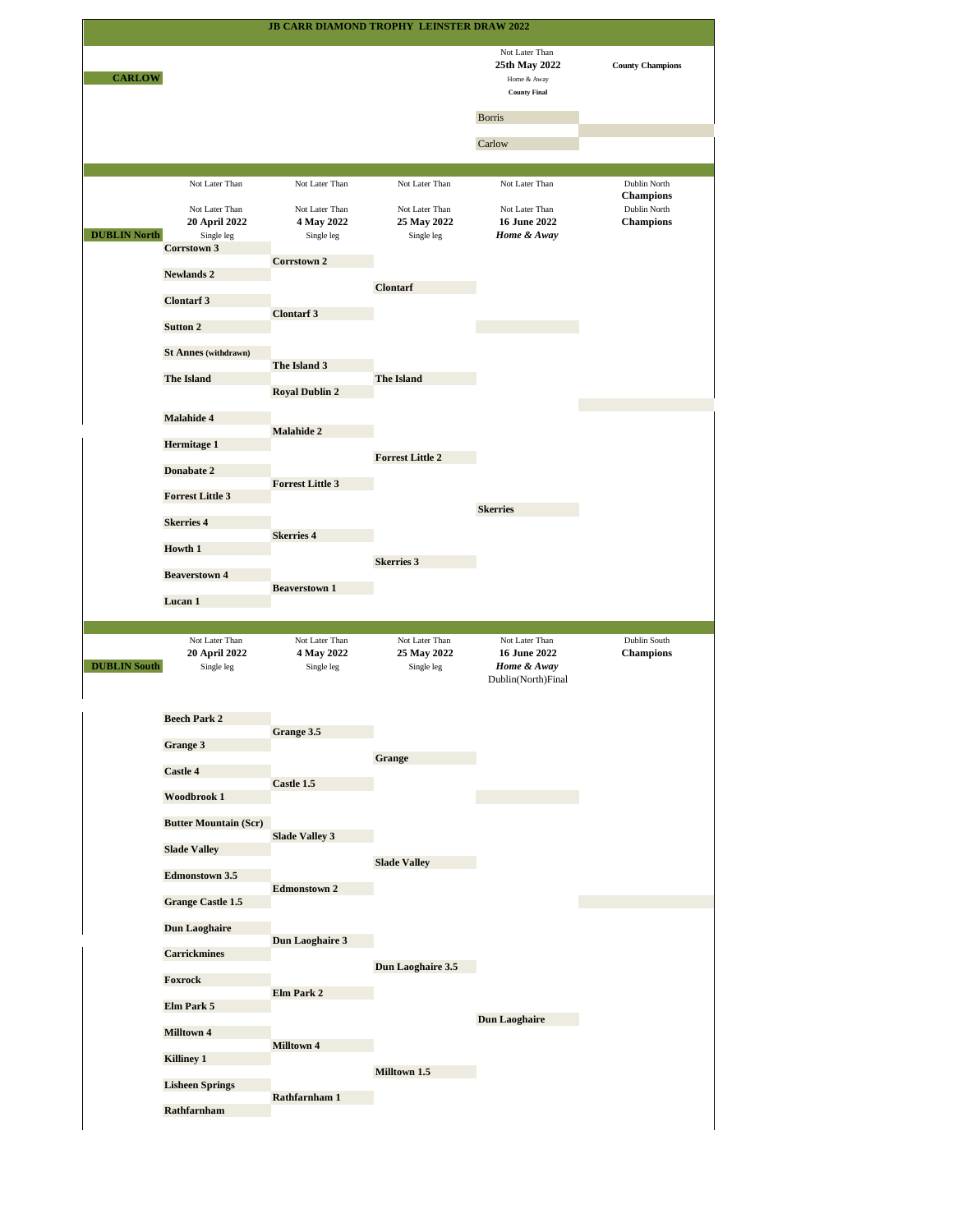| <b>KILDARE</b>                  | 20 April 2022<br>Single leg<br><b>Millicient 1</b><br><b>Royal Curragh 4</b>             | Not Later Than<br>4th May 2022<br>Single leg<br>Craddockstown 2<br>Castlewarden 3<br><b>Palmerstown House 2</b><br><b>Royal Curragh 3</b><br>The K Club 3.5<br>Kileen 1.5<br>Athy<br>Cill Dara (Scr) | Not Later Than<br>25 May 2022<br>Single leg<br><b>Castlewarden 2</b><br><b>Royal Curragh 3</b><br>The K Club<br>Athy | Not Later Than<br>16 June 2022<br>Home & Away<br><b>County Final</b><br><b>Royal Curragh</b> | <b>County Champions</b> |
|---------------------------------|------------------------------------------------------------------------------------------|------------------------------------------------------------------------------------------------------------------------------------------------------------------------------------------------------|----------------------------------------------------------------------------------------------------------------------|----------------------------------------------------------------------------------------------|-------------------------|
| <b>KILKENNY</b>                 | Not Later Than<br>20 April 2022<br>Single leg<br><b>Castlecomer 5</b><br><b>Kilkenny</b> | Not Later Than<br>4th May 2022<br>Single leg<br>Gowran 1<br><b>Castlecomer 4</b>                                                                                                                     |                                                                                                                      | Not Later Than<br>22 May 2022<br>Home & Away<br>County Final<br><b>Castlecomer</b>           | <b>County Champions</b> |
|                                 |                                                                                          | <b>Mount Juliet 5</b><br>Callan<br>Not Later Than<br>4th May 2022                                                                                                                                    |                                                                                                                      | <b>Mount Juliet</b><br>Not Later Than<br>22 May 2022                                         | <b>County Champions</b> |
| <b>LAOIS</b>                    |                                                                                          | Single leg<br>The Heritage 3<br>Portlaoise 2                                                                                                                                                         |                                                                                                                      | Home & Away<br><b>The Heritage</b><br><b>The Heath</b>                                       |                         |
|                                 |                                                                                          |                                                                                                                                                                                                      |                                                                                                                      | Not Later Than<br>22 May 2022<br>Home & Away<br><b>County Final</b>                          | <b>County Champions</b> |
| <b>LOUTH</b>                    |                                                                                          |                                                                                                                                                                                                      |                                                                                                                      | Dundalk 5                                                                                    |                         |
|                                 |                                                                                          |                                                                                                                                                                                                      |                                                                                                                      | Greenore 6                                                                                   | <b>Greenore</b>         |
|                                 |                                                                                          |                                                                                                                                                                                                      |                                                                                                                      |                                                                                              |                         |
| $\operatorname{\mathbf{MEATH}}$ |                                                                                          | Not Later Than<br>4th May 2022<br>Single leg<br>Royal Tara 2                                                                                                                                         |                                                                                                                      | Not Later Than<br>22 May 2022<br>Home & Away<br><b>County Final</b><br><b>Headfort</b>       | <b>County Champions</b> |
|                                 |                                                                                          | <b>Headfort 3</b>                                                                                                                                                                                    |                                                                                                                      |                                                                                              |                         |
|                                 |                                                                                          | <b>Kilcock Scr</b>                                                                                                                                                                                   |                                                                                                                      |                                                                                              |                         |
|                                 |                                                                                          | <b>Blackbush</b>                                                                                                                                                                                     |                                                                                                                      | <b>Blackbush</b>                                                                             |                         |
|                                 |                                                                                          |                                                                                                                                                                                                      |                                                                                                                      |                                                                                              |                         |
| <b>OFFALY</b>                   |                                                                                          |                                                                                                                                                                                                      |                                                                                                                      |                                                                                              | Tullamore               |
|                                 |                                                                                          |                                                                                                                                                                                                      |                                                                                                                      |                                                                                              |                         |
| <b>WESTMEATH</b>                |                                                                                          |                                                                                                                                                                                                      |                                                                                                                      | Not Later Than<br>22 May 2022<br>Home & Away<br><b>County Final</b><br><b>Mount Temple</b>   | <b>County Champions</b> |
|                                 |                                                                                          |                                                                                                                                                                                                      |                                                                                                                      | <b>Glasson</b>                                                                               |                         |